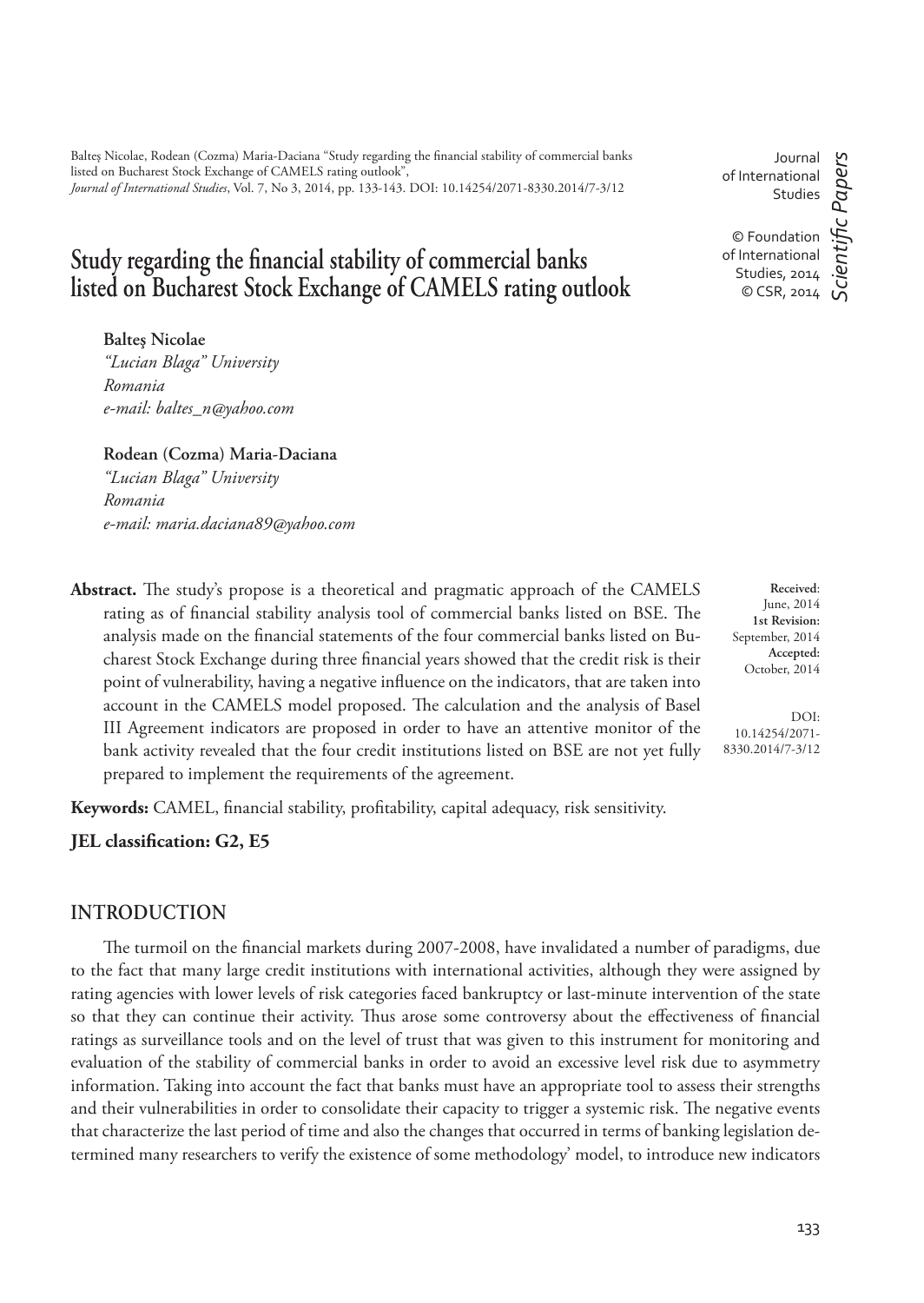or to eliminate the unuseful ones. Furthermore the banks' obligation to implement the new requirements that are imposed by the New Basel III Agreement, corroborated with having a useful tool to monitories the banks' ability to achieve the desired stability, it determine the need of this study.

### **1. STATE OF KNOWLEDGE**

The usefulness of early warning tool is required in an attempt to minimize the risks effects that can have on the manifestation of credit institutions. Late 1980s and early 1990s was the first years of studies on bank performance, using mainly two models: the market model (Market - Power MP) and the structural efficiency (Efficiency Structure Model - ES) (Mens and Zouar, 2010).

National Bank of Romania has implemented the system in 1999 and early warning CAMELS rating system, as the CAMEL. In 2001, the system was significantly improved by introducing the analysis of two new indicators: the quality of management and the quality of shareholders. This warning system is rooted in the American one, adopted by the Federal Financial Institution Examination Council on November  $13<sup>th</sup>$ , 1979 and in October 1987 by the National Credit Union Administration. In subsequent years, this system has proven to be a useful tool for monitoring and evaluating the stability of banks. (The United States). Uniform Financial Institutions Rating System, 1997, p.1). According to experts, CAMELS rating system has become an indispensable and concise tool for the authorities, regulators and examiners. (Bar, 2002, page 19).

Some researchers are considering that the traditional CAMELS Systems has several limitations in order to predict bankruptcies, so it needs to be complemented by other indicators. (Rojas-Suarez, 2001). The analysis of the macroeconomic determinants of banks' credit risks represents one of the most used method in the last years, besides the research on traditional balance sheet data. A relevant study made by Chan –Lau in 2006, who starts its research from the review of several-fundamentals-based models (macroeconomic – based models, credit scoring models, rating-based models) in order to estimate the EDF's for firms and or industries, and finally to illustrate them with real applications by practitioners and policy making institutions. (Chau-Lau, 2006).

Two Americans reaseachers have demonstrated in 2010 through their studies that CAMELS have a high degree of predictability of US bank failures during the global financial crisis. To conclude this Jordan have used proxies for CAMELS and the multiple discriminant analysis methodology to predict US bank failures during the global financial crisis, while the second one L'opez-Iturriaga use proxies of CAMELS and an artificial neural network for the same purpose. (Jordan et all, 2010, L'opez-Iturriaga et all, 2010).

 Essentially this indicator acronym name suggests the main components considered in calculating the composite rating: the capital adequacy (C), the asset quality (A), the quality of shareholder (A), the quality management  $(M)$ , the profitability  $(P)$ , the liquidity  $(L)$ .

The efficiency rating system is reflected in its ability to identify potential problems in financial institutions based on their current financial situations, based on the quantitative and qualitative analysis methods. Studies conducted in 2003 by Jagtiani, Kolari, Lemieux, Shin showed that the operational objective of these early warning systems is to estimate the probability of bankruptcy or rating downgrade using logit/ probit regression or models duration type.

In a study conducted in 2003 and 2004 by researchers Furfine, Upper and Worms, it was shown that the use of rating systems derives from the need to prevent the appearance of the phenomenon of indirect contamination. On eliminating the risk of indirect bank contagion the specialized theory and practice considered as the most appropriate instrument interbank contagion test (Moinescu B., pg 11).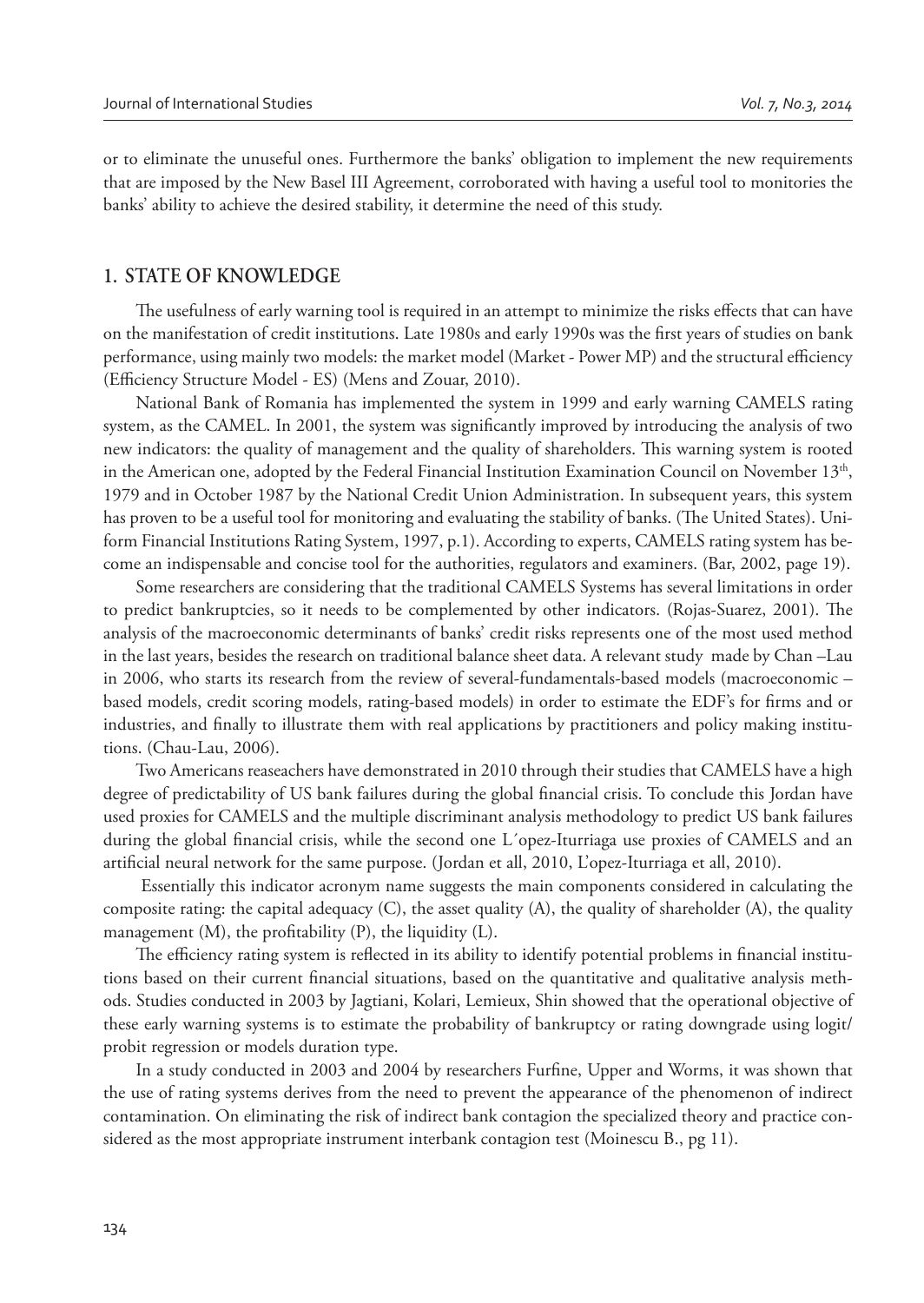The bank rating allows credit institutions to identify those showing poor performance, increase their chances of rehabilitation and improved communication with operators supervisory authorities, when the market appears insolvency of a credit institution. CAMELS supervisory system is the most popular model being used and adopted by the central banks of many countries. CAMELS warning system is not used by all the central banks having the aim to supervise. The Fed Bank uses the Risk Bank SEER model and the probability of bank failure or undercapitalization is determined through a probit regression type; FDIC uses SCOR model measuring bank performance deterioration. European Union Countries having a developed economy are using other systems of performance evaluation by supervisors. For example France is using three models: SAABA - early warning system, SIGAL - support system of examinations on site and ORAP - rating system off- site, while Germany is using BAKIS system and Italy - PATROL. (Trenca I., Bolocan D, 2011, page 96-97).

The specialized studies undertaken have shown the ability to identify early indicators used by the emergence of crises. In 2007, Cihak and Schaek demonstrated potential financial stability indicators to explain the crisis occurred and that some indicators are not strictly comparable. Demirgus-Kunt and Detragiache in 1998 through a study, explained that the nonperforming loans rate is an indicator signal on the emergence of systemic problems, while ROE is a tool that is intended to indicate the crisis.

Studies have been undertaken on the stability of credit institutions in many EU countries (Czech Republic, North Cyprus, Romania), Derviz and Podpiera in 2008 emphasized the evolution of indicators of financial stability studies for the top 5 banks in the pre and post privatization period.

It is evident from the acronym bank rating system and early warning used by National Bank of Romania, in the model using a number of indicators that are intended to reflect the stability of banks and to reduce systemic risk so they can ensure the main objective of NBR is the financial stability. The six indicators introduced into the CAMELS model are closely monitorized by the supervisory body:

- on-site when the focus is mainly on quality indicators: the quality of management and the quality of shareholders;
- off-site when the emphasis is focused on quantitative indicators.

CAMELS ratings for the components are subject to periodic updates from inspection activities at the headquarters of banks. (Trenca I and Bolocan D, 2011, page 98). Quantitative components embedded within the CAMELS model are: capital adequacy, asset quality, profitability and liquidity.

Capital adequacy is a very important indicator given that it emphasizes the ability of capital to absorb shocks in close correlation on the one hand provided the macroeconomic environment on the other hand the risk strategy approved by the management of the bank. Adoption of Basel II Agreement and the transition to implementation of the new Basel III, contributed to the development of the definition of the capital adequacy, to studying the interdependencies between moral hazard and prudential requirements imposed by these regulations. Although these requirements have a different role than the strengthening of capital to absorb shocks, they must be sufficiently lenient so that banks can set their own risk profile as the minimum requirements. ( Hellman TF , KC Murdock and JE Stiglitz, 2000) . Capital adequacy in the model can be measured by numerous indicators determined taking into account the informations provided by the balance sheet and profit and loss: Core Capital / Weighted Regulatory Risks, Fitch Eligible capital / Weighted Regulatory Risks ; Tangible Common Equity / Tangible Assets ; tangible Common Equity / Total Business Volume , Tier 1 Regulatory Capital Ratio , Total Regulatory Capital Ratio ; Fitch Eligible Capital / Tier 1 Regulatory Capital , Equity / Total Assets , Cash Dividends Paid and Declared / Net Income , Cash Dividends Paid and Declared / Fitch Comprehensive Income , Net Income - Cash Dividends / Total Equity. (Ginevicius R. and A. Podviesko 2010). Given the economic and financial crisis caused an erosion of capital base and ability to cover losses, to improve the quality, consistency and transparency of the capital base was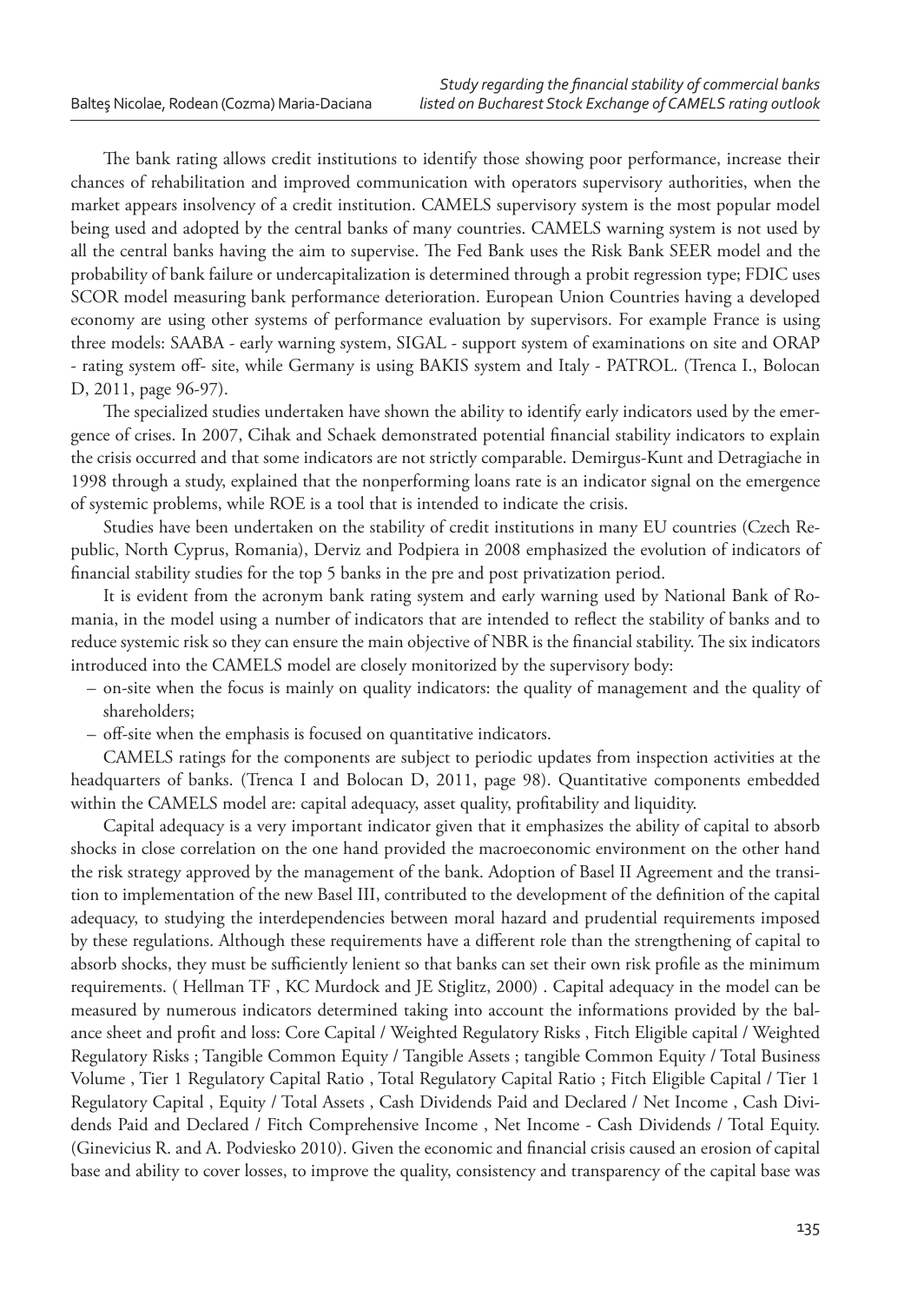necessary to impose a new system of limits for capital items improving disclosure requirements so that the volume of Tier 1 to increase to 6 % (compared to 4 % covered by Basel II) and 4.5 % base funding level (compared to 2 % required by Basel II) .

Asset quality, express the bank resistance to shocks from outside and not regarded as distinct from capital adequacy due to the fact that impairment has a significant impact on the solvency ratio. As indicators by which to determine the quality of assets include: the nonperforming loans rate and the total volume of loans in bank assets.

ROA and ROE are indicators that show the profitability of credit institutions. According to a study made by the researchers of the Monetary Fund (Inci Ötker-Robe and Jiri Podpiera 2010), ROA and ROE reflect the amount of income that a bank can generate taking into account the volume of worthiness of the bank shareholder and total assets.

The bank liquidity is defined as the ability of a credit institution to face its short-term obligations, and to cope with unexpected withdrawals by depositors. In most studies, the liquidity is measured by the indicators: immediate liquidity, effective liquidity and loan / deposit ratio. In terms of liquidity, the new Basel III Agreement imposes new regulations and requirements through two indicators: liquidity coverage requirement (whose goal is to cover liquidity needs on a time horizon of 30 days under a crisis scenario combined) net stable funding indicator (whose objective is to avoid excessive use of short-term financing in times of ample liquidity).

The other two qualitative indicators, the quality of management and the quality of shareholders were included in the model in 2000, having a major bearing in mind that the results are the effects of the relevant decisions of a proper determination of the risk profile and assessing compliance with prudential requirements. Avkiran and Cai (2012) have demonstrated that in assessing the quality of management can be used the following indicators: the share of operating expenses to total assets, interest expense on deposits to total deposits, personnel expenses related to asset and cost-average income.

Based on the concepts studied in-depth by the literature, in this study it was analyzed the stability of four credit institutions listed on BSE, through the mentioned indicators, using MS Excel software:

Table 1

|                           | Equity/Total assets                              |  |  |  |  |
|---------------------------|--------------------------------------------------|--|--|--|--|
| Capital Adequacy          | Leverage effect                                  |  |  |  |  |
|                           | Solvency ratio                                   |  |  |  |  |
|                           | Total loans / total assets                       |  |  |  |  |
| Asset quality             | Asset growth rate                                |  |  |  |  |
|                           | Loan loss provision / Total Loans                |  |  |  |  |
|                           | Growth rate of loans                             |  |  |  |  |
| Profitability             | <b>ROA</b>                                       |  |  |  |  |
|                           | <b>ROE</b>                                       |  |  |  |  |
| Liquidity                 | Loans / deposits                                 |  |  |  |  |
|                           | Net Stable Funding Ratio                         |  |  |  |  |
|                           | Interest Expenses / deposits                     |  |  |  |  |
| <b>Quality management</b> | Operating expenses/deposits                      |  |  |  |  |
| Sensitivity Risk          | the bank assets / total assets of banking system |  |  |  |  |

Indicators CAMELS Model

Source: own processing taking into account the literature review.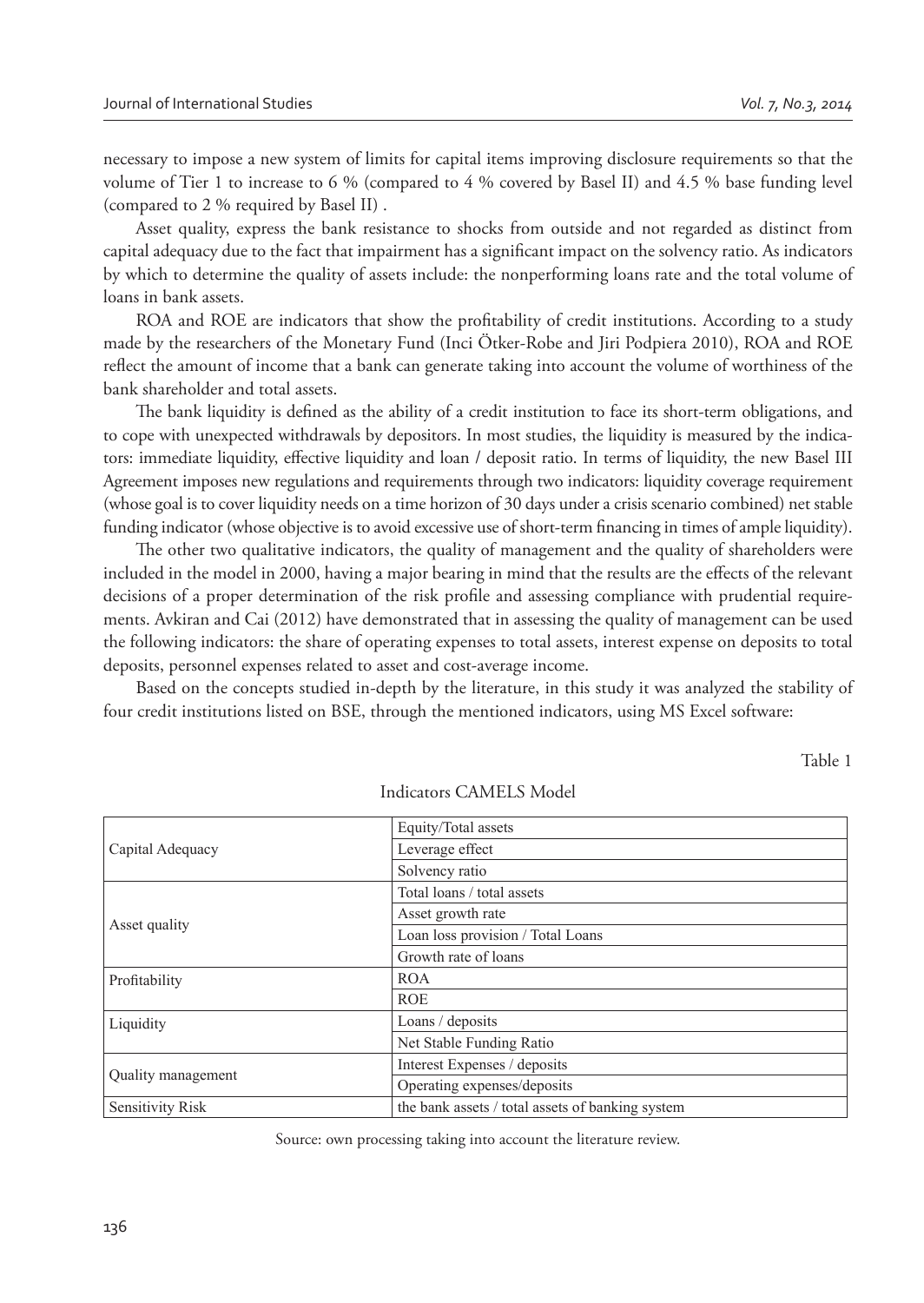## **2. EMPIRICAL STUDY REGARDING THE FINANCIAL STABILITY OF COMMERCIAL BANKS LISTED ON BSE**

The datas used in the actual case are taken and processed in the financial statements of the four credit institutions operating on the Romanian banking market, listed on BSE, prepared for the 2011, 2012 and 2013 financial years. Based on the average values of the indicators calculated for these years the bank whose level of the indicator is best placed, will be assigned level 1, followed the score attributed to other credit institutions to grow ordered from 1 up to 4 .

The first indicator used in the model having the letter " $C$ " - capital adequacy (chart no. 1), requires the calculation of three indicators. The results must determine the level of capitalization of credit institutions and also the capital strength to absorb any shocks. Although one of the indicators (leverage) is not currently approved, knowing only its value will be set differently depending on the size of the credit institution by the end of 2016, it was considered appropriate its introduction into the model to test banks' ability to implement and adopt the new requirements.





The results lead to the conclusion that in terms of overall rating of Transilvania Bank records that highest score, followed by BCR, BRD, Carpatica Bank. Comparing the average solvency ratio of the 4 banks with the average registered by the entire banking system during the analyzed period, 14.7% and 15.5% (2013), BCR and Transilvania Bank obtained an upper result comparing with the average, while the other two being below the level of the banking system. However the four banks recorded a level indicator above 10% imposed by National Bank of Romania. The high percentage that represents the total loans in total assets shows that impairment of loans (whose trend during the three years under research) raises the issue of capital loss due to the increase in provisions level.

Asset quality is analyzed in terms of three indicators: asset growth rate, the growth rate of loans and the ratio of depreciation adjustments (loan loss provisions) and total loans. Given that 92% of the national economy is financed by the banking system through credits the significant share of the assets is represented by loans. Years of crisis created serious problems of credit institutions in the loan portfolio taken from at least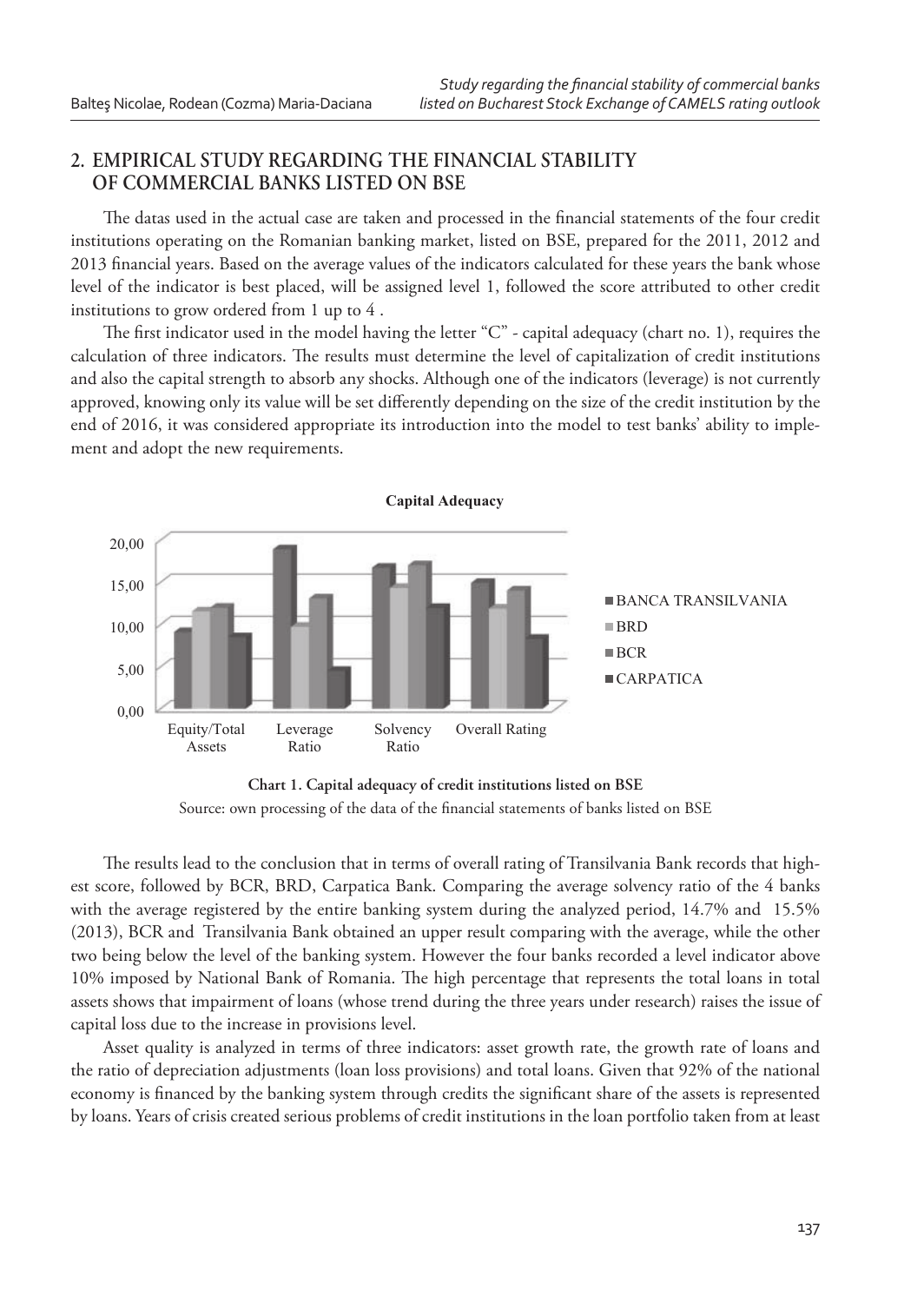two reasons: a low lending rate and a rising level of nonperforming loans, which led to a worsening of loan quality. The results of the average credit quality analysis of the loans during 2011 and 2013 are summarized in the second table.

Table 2

| Credit institution    | Asset growth rate |                | Impairment<br>losses / total<br>loans |                | Growth rate of<br>loans |                | Total loans / total<br>assets |                | Overall Rating |                |
|-----------------------|-------------------|----------------|---------------------------------------|----------------|-------------------------|----------------|-------------------------------|----------------|----------------|----------------|
|                       | Mean              | Rating         | Mean                                  | Rating         | Mean                    | Rating         | Mean                          | Rating         | Mean           | Rating         |
| <b>TRANSILV, BANK</b> | 11.08             |                | 8.22                                  | 3              | 11.98                   | $\overline{2}$ | 55.07                         | 3              | 21.59          | 3              |
| <b>BRD</b>            | $-1.73$           | 3              | 11.75                                 | $\overline{2}$ | $-5.98$                 |                | 67.17                         |                | 17.80          |                |
| <b>BCR</b>            | $-6.85$           | $\overline{4}$ | 5.12                                  |                | 0.92                    | $\overline{4}$ | 66.75                         | $\overline{2}$ | 16.49          | 4              |
| <b>CARPATICA</b>      | 4.04              | 2              | 20.13                                 | $\overline{4}$ | 7.26                    | 3              | 30.02                         | 4              | 15.36          | $\overline{c}$ |

#### Analysis of asset quality

Source: own processing of the data of the financial statements of banks listed on BSE during 2011-2013 using MS Excel system.

Analyzing the results of the above indicators it can be noted that during 2011-2013 there were significant variations in terms of increasing both total assets and loans. In terms of rising asset Transilvania Bank recorded the largest increase, followed by Carpatica Bank, while BCR and BRD showed negative levels of this indicator. Even though Transilvania Bank and Carpatica Bank have positive rates in terms of assets growth, the mean is still affected by the negative evolution of this indicator during 2013, because of the decreasing trend of the loans supply and demand, the lack of trust of the debtors in banking system. The negative level of BRD was maintained in terms of growth rate loans, while the other analyzed banks had positive evolution. Another aspect noted is that although loans have a significant share in total assets, an exception can be identified namely Carpatica Bank whose main asset is the financial investments (56%). It also notes a trend of depreciation of loan portfolio quality which is one of the major vulnerabilities facing the entire Romanian banking system.

Profitability is a primary indicator in the analysis of business of a credit institution. The most relevant indicators in profitability and used in the model are ROA (Return on Assets) indicator measuring the efficiency of assets to generate profit and ROE (return on equity), indicator that shows the contribution of banks equities to generate profit. The average results obtained by the four Banks studied during the period of the years 2011-2012 are summarized in the chart 2.

During 2011-2013 the average of ROA and ROE is negative in case of BRD as a result of losses registered by the bank over this period, while Transilvania Bank and Carpatica Bank have significantly improved the level of these indicators. However, the four credit institutions analyzed achieved an average level of the profitability indicators up to the average registered by the Romanian banking system during this period.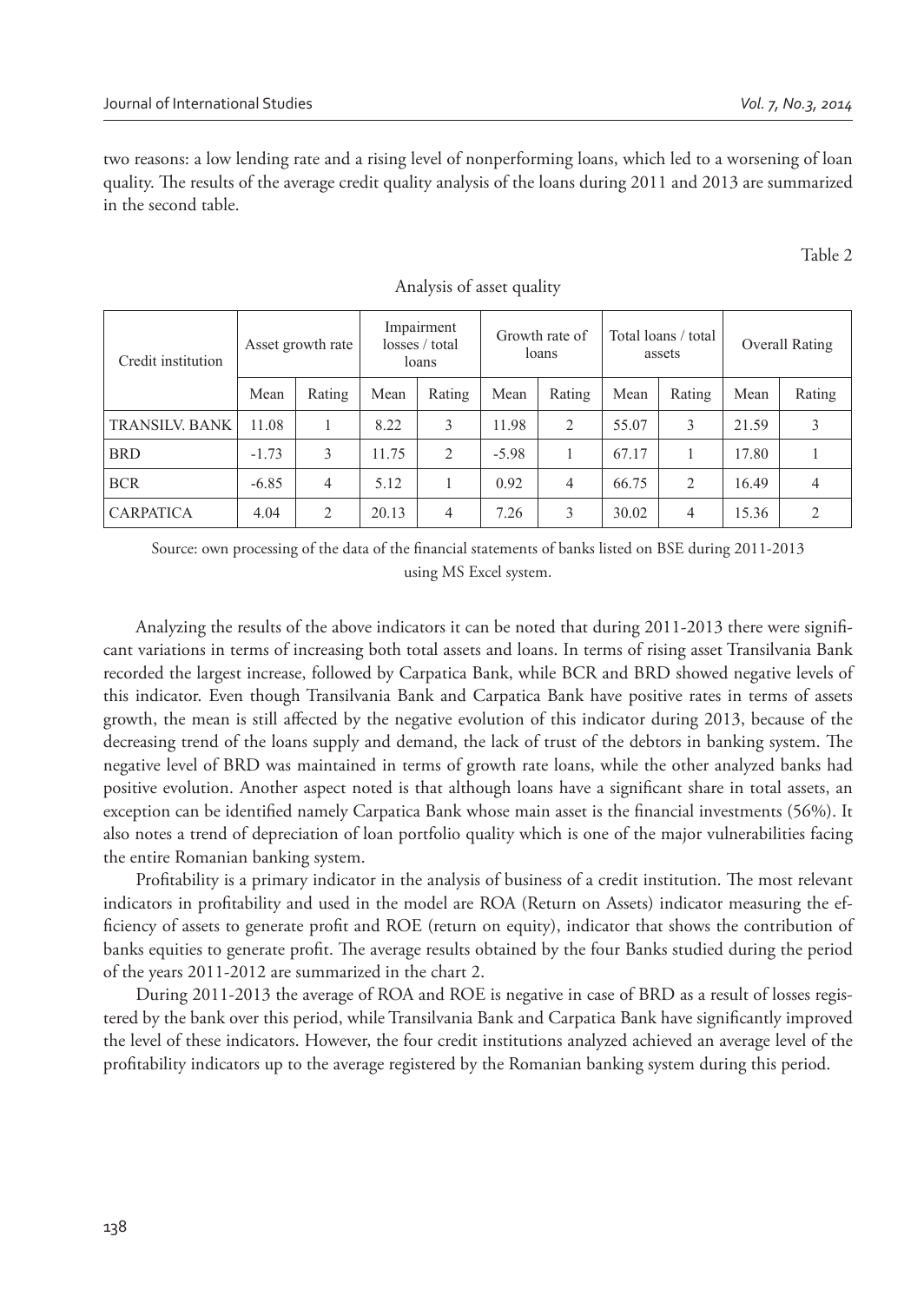

The profitability of commercial banks listed on Bucharest Stock Exchange



In the frame of CAMEL model, the liquidity of the four credit institutions analyzed is assessed based on two indicators: loan / deposit ratio and net stable funding by indicator (NSFR). The inclusion of the second indicator in the model derived from the requirements of the Basel III Agreement, with its implementation. NSFR role is to avoid excessive use of short-term financing in periods of high liquidity. The mean of the indicator calculated for the years 2011 and 2012 are shown in the Table 3.

Table 3

| <b>LIQUIDITY</b>                   | loans / deposits |        |      | Net Stable Funding Ratio | <b>OVERALL RATING</b> |        |  |
|------------------------------------|------------------|--------|------|--------------------------|-----------------------|--------|--|
|                                    | Mean             | Rating | Mean | Rating                   | Mean                  | Rating |  |
| <b>TRANSILVANIA</b><br><b>BANK</b> | 69.13            |        | 1.93 | $\overline{2}$           | 35.53                 |        |  |
| <b>BRD</b>                         | 83.12            |        | 0.55 |                          | 41.84                 |        |  |
| <b>BCR</b>                         | 129.17           |        | 0.57 |                          | 64.87                 |        |  |
| <b>CARPATICA</b>                   | 48.46            |        | 6.08 |                          | 27.27                 |        |  |

Average Liquidity indicators 2011-2012

Source: own processing of the data of the financial statements of banks listed on BSE during 2011-2013 using MS Excel system.

The average results obtained lead us to conclude that the four credit institutions have the capacity to face its short term obligations, but it must pay attention especially two banks to the maximum net stable funding indicator a ratio that will come into effect with the implementation of Basel III Agreement. It can be seen that there is a slight downward trend in savings attributed to reduced level of passive interest rate. More for BCR level indicator suggests an imbalance between the loans and deposits and an aversion to loans from parent bank as the main source of funding at the expense stimulate saving. Although the liquidity of the BCR register the best level for the years 2011, 2012 and 2013, followed by the BRD, Transilvania Bank and Carpatica Bank.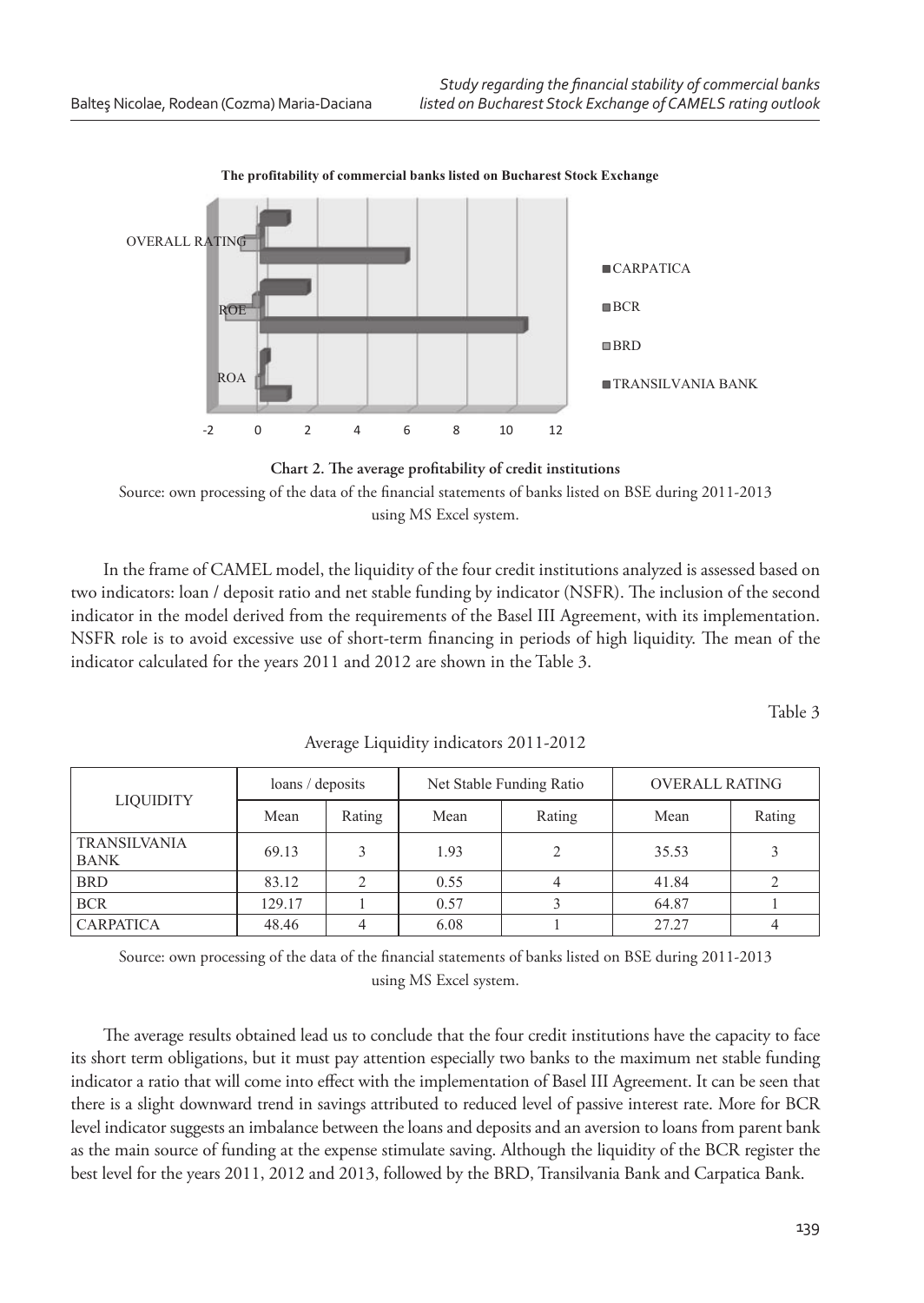Quality of management, although it is an indicator introduced later in calculating of the compound rating has a particular importance due to the fact that the results obtained are due to the quality of decisions taken by the board of the credit institution in terms of strategy, policies and practices, etc.. In the proposed model, the indicator will be assessed by two sub-indicators, namely: interest expenses / deposits and operating expenses / deposits. Deposits with equity and interbank funding are the main sources of funding and to increase profitability, the total interest costs as well as operational should be minimal. The results of data processing are summarized in Table 4.

Table 4

| Management' Quality                   | interest expenses/de-<br>posits |        |      | operating expenses/deposits | <b>OVERALL RATING</b> |        |
|---------------------------------------|---------------------------------|--------|------|-----------------------------|-----------------------|--------|
|                                       | Mean                            | Rating | Mean | Rating                      | Mean                  | Rating |
| <b>BANCA TRANSILVA-</b><br><b>NIA</b> | 4.15                            |        | 3.63 |                             | 3.89                  |        |
| <b>BRD</b>                            | 3.49                            |        | 4.12 |                             | 3.81                  |        |
| <b>BCR</b>                            | 6.61                            |        | 4.37 |                             | 5.49                  |        |
| <b>CARPATICA</b>                      | 8.51                            |        | 6.21 |                             | 7.36                  |        |

The quality of management

Source: own processing of the data of the financial statements of banks listed on BSE during 2011-2013 using MS Excel system.

For a high efficiency management, the indicator level must register low values. According to the calculations, a good management is find to BRD, Transilvania Bank, followed by BCR and Carpatica Bank.

Sensitivity to risk, systemic risk that approximates the activity of credit institutions can print the entire system. It is determined as ratio of current credit institution and total bank assets recorded by the banking system (table no. 5).

Table 5

Risk sensitivity of banks listed on BSE

| Sensitivity Risk  | the bank assets / total assets of banking system |        |  |  |
|-------------------|--------------------------------------------------|--------|--|--|
|                   | Mean                                             | Rating |  |  |
| TRANSILVANIA BANK | 7.6                                              |        |  |  |
| <b>BRD</b>        | 12.41                                            |        |  |  |
| <b>BCR</b>        | 18.66                                            |        |  |  |
| <b>CARPATICA</b>  | 1.09                                             |        |  |  |

Source: own processing of the data of the financial statements of banks listed on BSE during 2011-2013 using MS Excel system.

It is observed that BCR has the largest market share, followed by BRD, Transilvania Bank and Carpatica. The fact that BCR has the highest market share is primarily due to the bank's strategy, which in the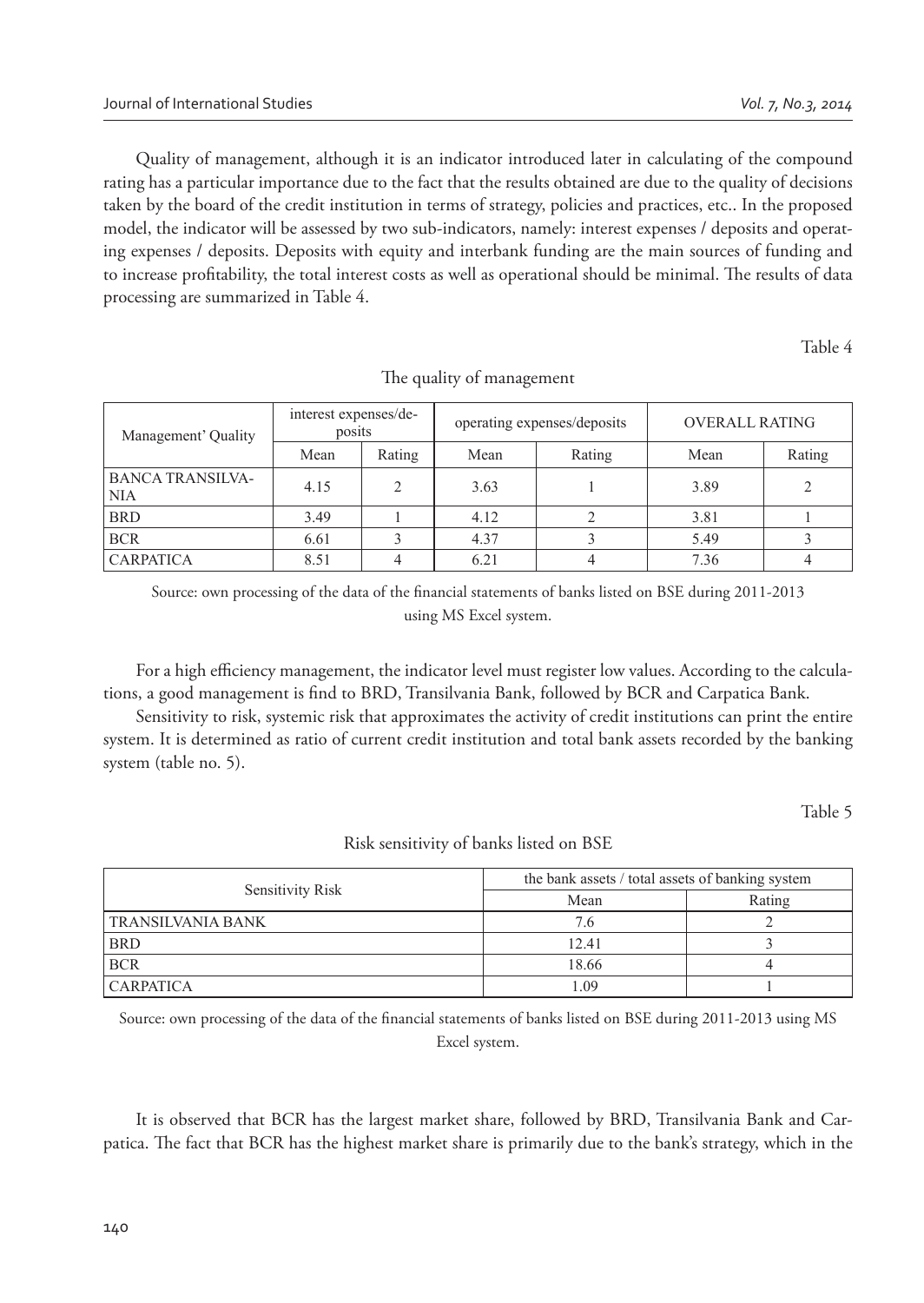boom years, benefiting from reduced financing costs obtained from the mother bank managed to increase the loan portfolio and thus become the main player in the market in terms of assets.

In order to determine the composite rating assigned to each credit institution, depending on the results it was intended to build a starting average in each indicator presented (chart no. 3).



#### The composite rating of the four commercial banks listed on BSE

Chart 3. The composite rating of the four commercial banks listed on BSE Source: own processing of the data of the financial statements of banks listed on BSE during 2011-2013 using MS Excel system.

According to the compound rating, it is clear that in the period 2011-2013, BRD is the best placed credit institution listed on BSE, followed by BCR, Transilvania Bank and Carpatica Bank. However the model results identified the vulnerabilities of the four credit institutions regarding the asset quality and profitability.

#### **CONCLUSIONS**

CAMEL rating is a very useful tool for the assessment of financial stability Romanian commercial banks, while the financial and economic crisis has had an impact on their activities. The research conducted has led us to the conclusion that CAMELS rating system is adequate and likely to identify early shocks.

The results of the actual study have demonstrate the vulnerabilities of credit institutions listed on Bucharest Stock Exchange, namely: worsening loan quality, increase insolvent debtors, increased currency risk to depositors, tighter credit conditions. Another conclusion that can be seen refers to the bank's capacity to implement the new requirements that are imposed by the Basel III Agreement, demonstrating that the four banks analyzed are not fully prepared to adopt these modifications. Furthermore these requirements imposed several changes in the structure of the credit institutions' balance sheet in order to be able to adopt the modifications (changes in the assets structure, capital structure, being more attentive on the level of the nonperforming loans and the techniques used in order to reduce them). Significant share of loans in total assets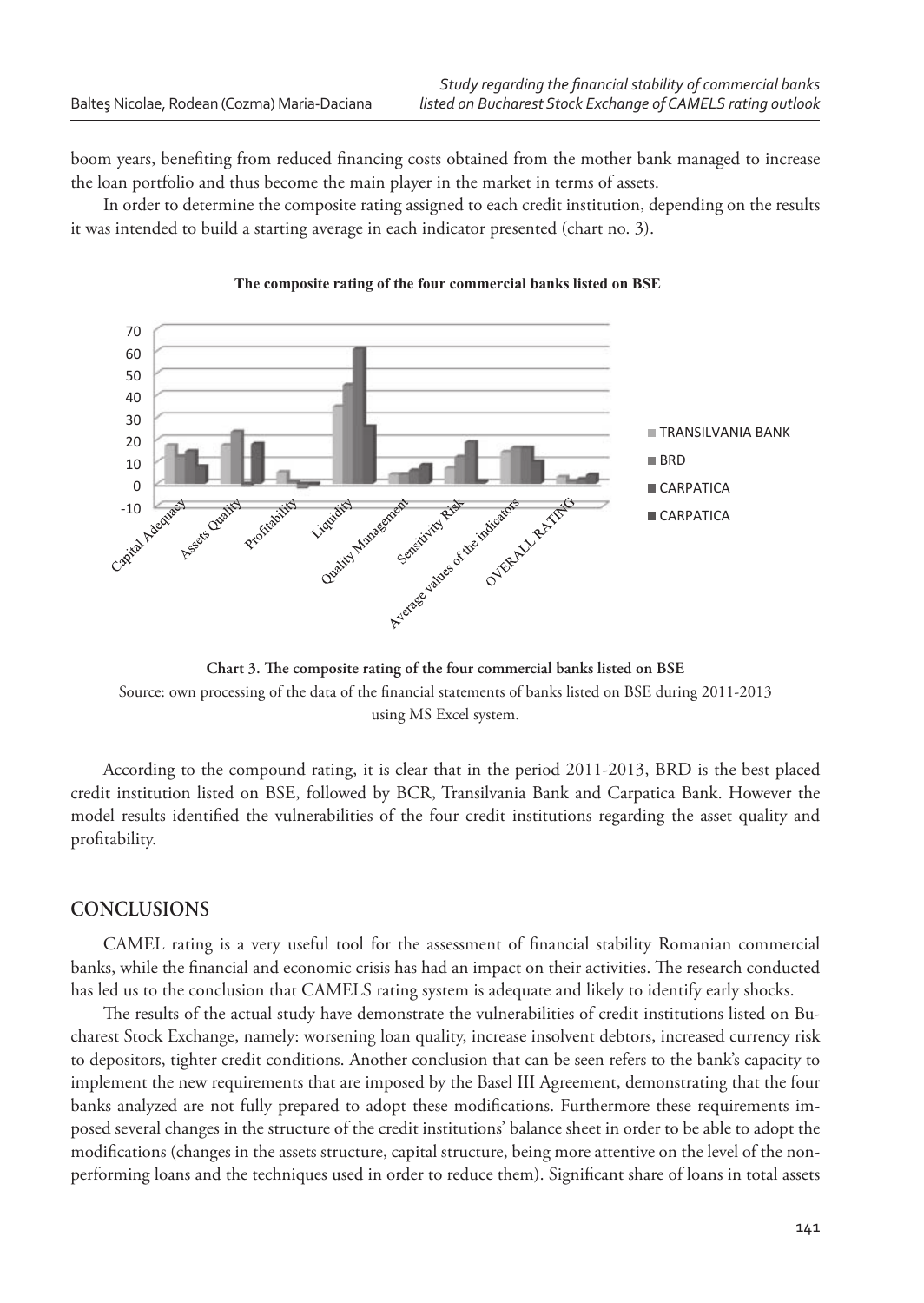in conjunction with the worsening of their quality has diminuated the equity level, and for the moment it is placed above the level required by international regulations for prudential reasons (Cooke Normative: 8%) and national (BNR: 10%). (Baltes Nicolae, 2010, pg 209)

Profitability and liquidity indicators show that the four banks that were analyzed are still vulnerable and not yet fully prepared to implement the new regulations to be imposed by Basel III Agreement.

The results of calculation of risk sensitivity showed a major concentration of the Romanian banking system, BRD and BCR being the main players, together holding over 30% of the market share, reported on total assets. The final computing rating indicates the performance of foreign management for the commercial banks listed on BSE, showing that their decisions have positively influenced of their stability.

#### **ACKNOWLEDGMENTS**

"This work was supported by the strategic grant POSDRU/159/1.5/S/133255, Project ID 133255 (2014), cofinanced by the European Social Fund within the Sectorial Operational Program Human Resources Development  $2007 - 2013."$ 

#### **REFERENCES:**

- Avkiran, N. K., Cai, L., (2012), Predicting bank financial distress prior to crises, UQ Business School, The University of Queensland, Australia, Working paper, disponibil: http://www.nzfc.ac.nz/archives/2012/papers/updated/24.pdf
- Balteş, N., (2010) Analiză și diagnostic financiar, "Lucian Blaga" University Library, Sibiu, p.209
- Barr, Richard S. et al. (2002). Evaluating the Productive Efficiency and Performance of U.S. Commercial Banks. Engineering Management, 28(8), p. 19.
- Čihák, M., and Schaeck, Klaus., 2007, How Well Do Aggregate Bank Ratios Identify Banking Problems, IMF Working Paper 07/275, (Washington: International Monetary Fund).
- Demirgüç-Kunt, A., and E. Detragiache, 1998, The Determinants of Banking Crises in Developing and Developed Countries, Staff Papers, International Monetary Fund, Vol. 45, No. 1, pp. 81-109.
- Derviz, A., and J, Podpiera, (2008), Predicting Bank CAMELS and S&P Ratings: The case of the Czech Republic, Emerging Markets Finance and Trade, vol. 44, no. 1, p. 117-130.
- Ginevicius R. ans Podviesko A. (2010). A framework of evaluation of commercial banks, Intellectual Economics 2011, No. 1(9), p. 37–53
- Hellman T.F., Murdock K.C., Stiglitz J.E., (2000), Liberalization, Moral Hazard in Banking and Prudential Regulation: Are Capital Requirements Enough?, American Economic Review, American Economic Association, vol. 90 (1), pp. 147-165
- İnci Ötker-Robe, Jiri Podpiera, (2010), Q e Fundamental Determinants of Credit Default Risk for European Large Complex Financial Institutions, IMF Working Paper, june 2010, pg 11
- Jagtiani, J., Kolari, J., Lemieux, C., Shin, H., (2003), Early Warning Models for Bank Supervision: Simpler Could Be Better, Federal Reserve Bank of Chicago, Economic Perspectives Q3
- Jorge A.Chan-Lau, "Fundamentals-Based Estimation of EDF: A Survey" IMF,WP/06/149
- Jordan, D.J., D. Rice, J. Sanchez, C. Walker, and D.H. Worth (2010). Predicting bank failures: Evidence from 2007 to 2010. Working Paper, available at http://papers.ssrn.com
- L´opez-Iturriaga, F., O. L´opez-de-Foronda, and I. Pastor-Sanz (2010). Predicting bankruptcy using neural networks in the current financial crisis: A study of U.S. commercial banks. Working Paper, available at http://papers.ssrn.com.